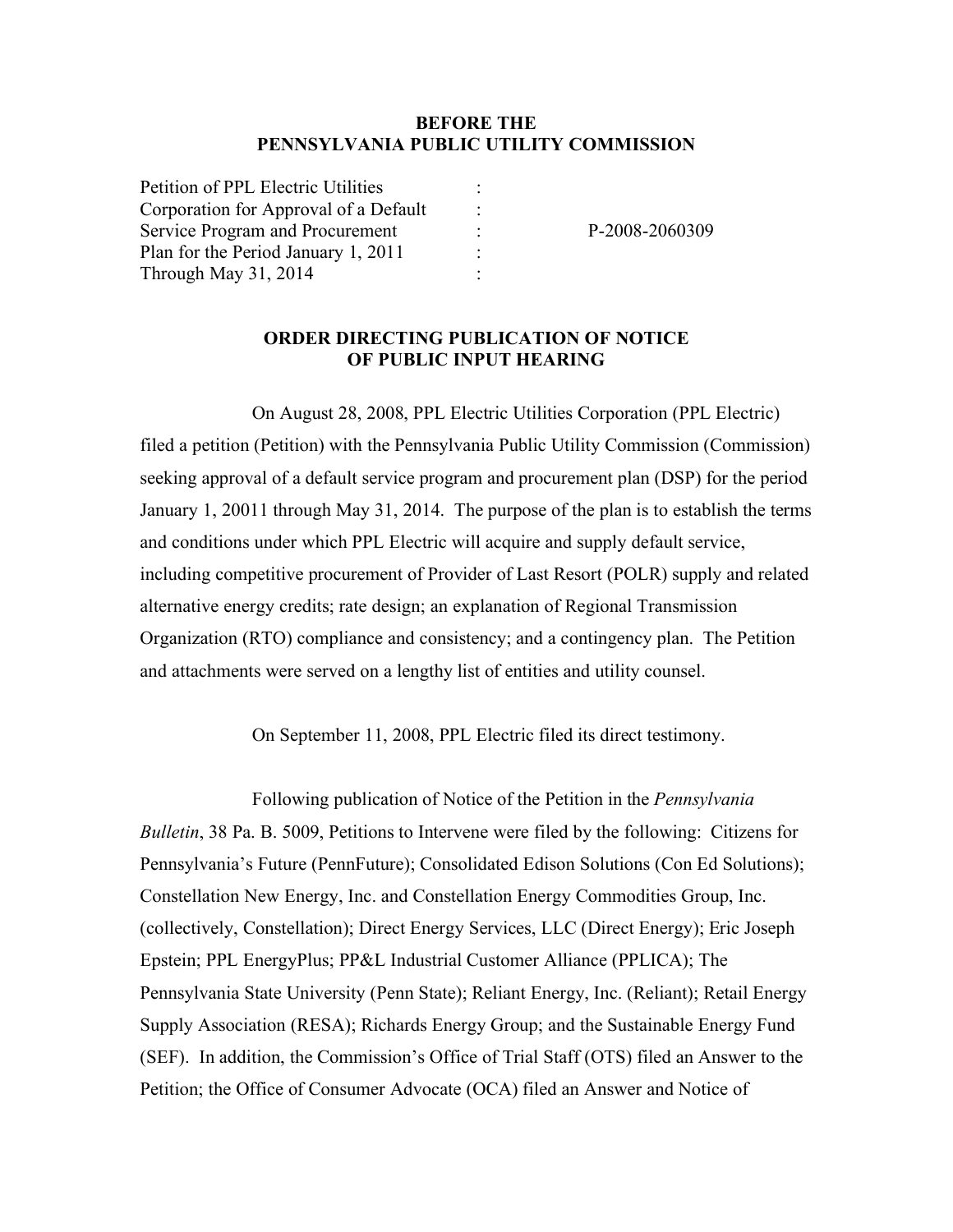Intervention and Public Statement; and the Office of Small Business Advocate (OSBA) filed a Notice of Appearance, Public Statement, and Notice of Intervention and Protest.

Prehearing Memos were filed by PPL Electric, OTS, OCA, OSBA, and each of the entities seeking party status. In addition, Constellation filed a Motion for Admission Pro Hac Vice for the admittance of Divesh Gupta, Esq., and PPL Electric filed a Motion for Admission Pro Hac Vice for the admittance of Matthew J. Agen, Esq.

At the Prehearing the parties presented a schedule to which they had all agreed prior to the prehearing conference, which was adopted here in an Order issued October 3, 2008. The schedule anticipated the Commission's final adoption of an order in this matter would occur at a public meeting in April, which is past the seven-month time period set for Commission processing of a DSP plan under 52 Pa. Code § 54.188. Counsel for PPL Electric stated at the prehearing conference, on the record, that the Company waived the seven-month requirement to the extent that the matter is considered at a Commission public meeting in April 2009.

The Company filed a Petition for Protective Order on October 17, 2008. . OCA had an objection, and Constellation had a comment. The Protective Order was issued on October 22, 2008.

On October 15, 2008, Governor Edward Rendell signed House Bill No. 2200, which, among other things, establishes certain new requirements for the acquisition of electricity by electric distribution companies. Since this legislation was passed after the Company filed this Petition, some amendments to the Petition are necessary.

On October 23, 2008, PennFuture filed a Petition to Withdraw, stating that compliance with the energy bill will address PennFuture's concerns. In accordance with 52 Pa. Code § 5.94, withdrawal without objection was permitted by Order dated November 13, 2008.

2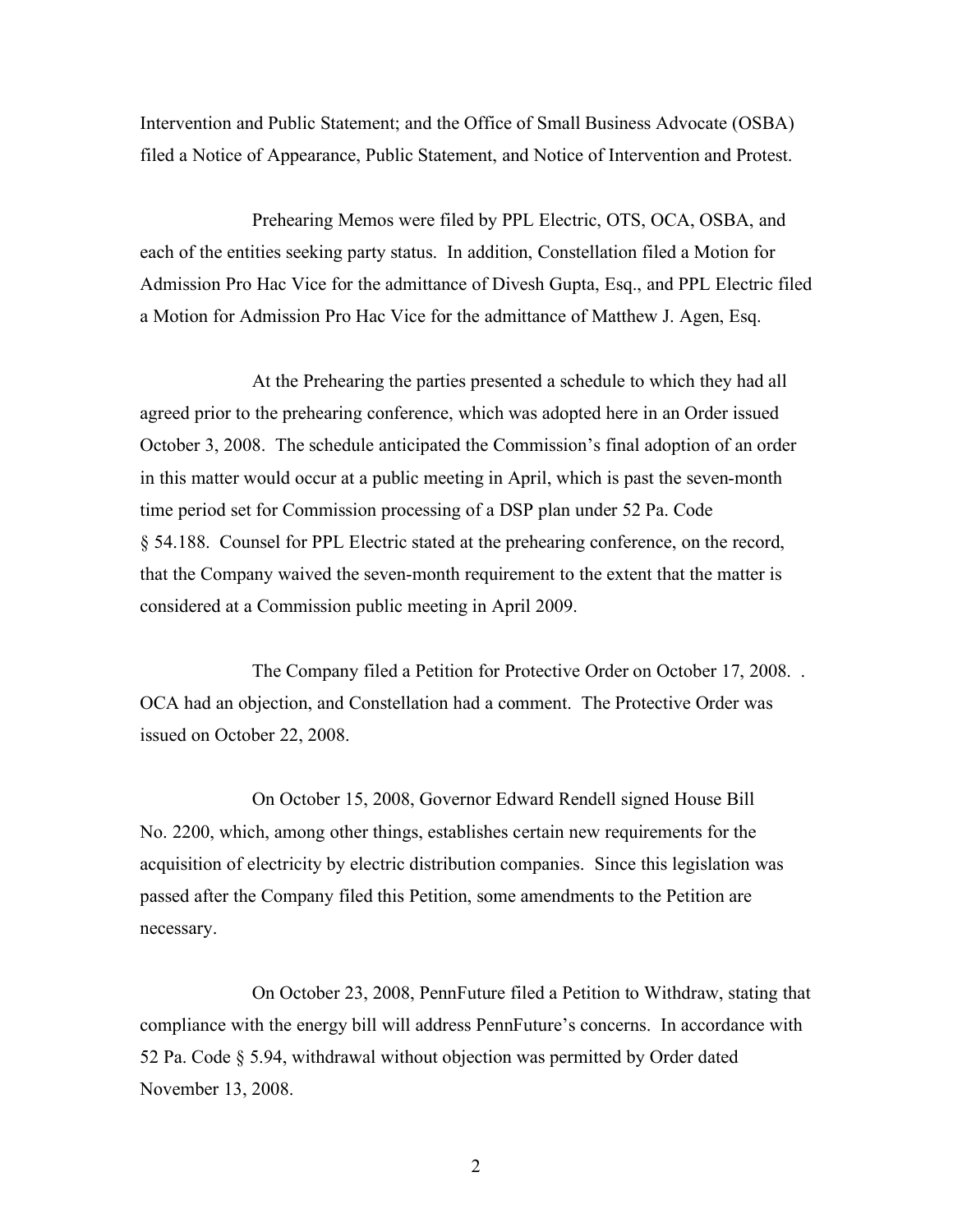On October 21, 2008, the Commission's Office of Legislative Affairs forwarded two letters to me. The letters, from Senators Jeff Piccola  $(R, 15<sup>th</sup>$  District) and Lisa Boscola (D,  $18<sup>th</sup>$  District), expressed support for public input hearings for this case. After discussions with both offices, one public input hearing was scheduled for January 8, 2009 in Senator Boscola's district. PPL is directed to arrange for publication of advertisements in two newspapers of general circulation once per week for two consecutive weeks prior to the date of the public input hearing using the form of notice attached to this Order as Appendix A. Proof of publication shall be filed with the Secretary, copy to the presiding officer.

### THEREFORE,

#### IT IS ORDERED:

1. That PPL Electric Utilities Corporation shall cause to be published in two newspapers of general circulation in the  $18<sup>th</sup>$  Legislative District once per week for two consecutive weeks, notice of the public input hearing to be held on January 8, 2009 in the case captioned Petition of PPL Electric Utilities Corporation for Approval of a Default Service Program and Procurement Plan at PUC Docket No. P-2008-2060309.

2. That the form of the notice to be published shall conform to the notice attached to this Order as Appendix A.

3. That PPL Electric Utilities Corporation shall file proof of publication with the Commission Secretary, copy to the presiding officer, within two weeks of publication.

Dated: December 8, 2008

Susan D. Colwell Administrative Law Judge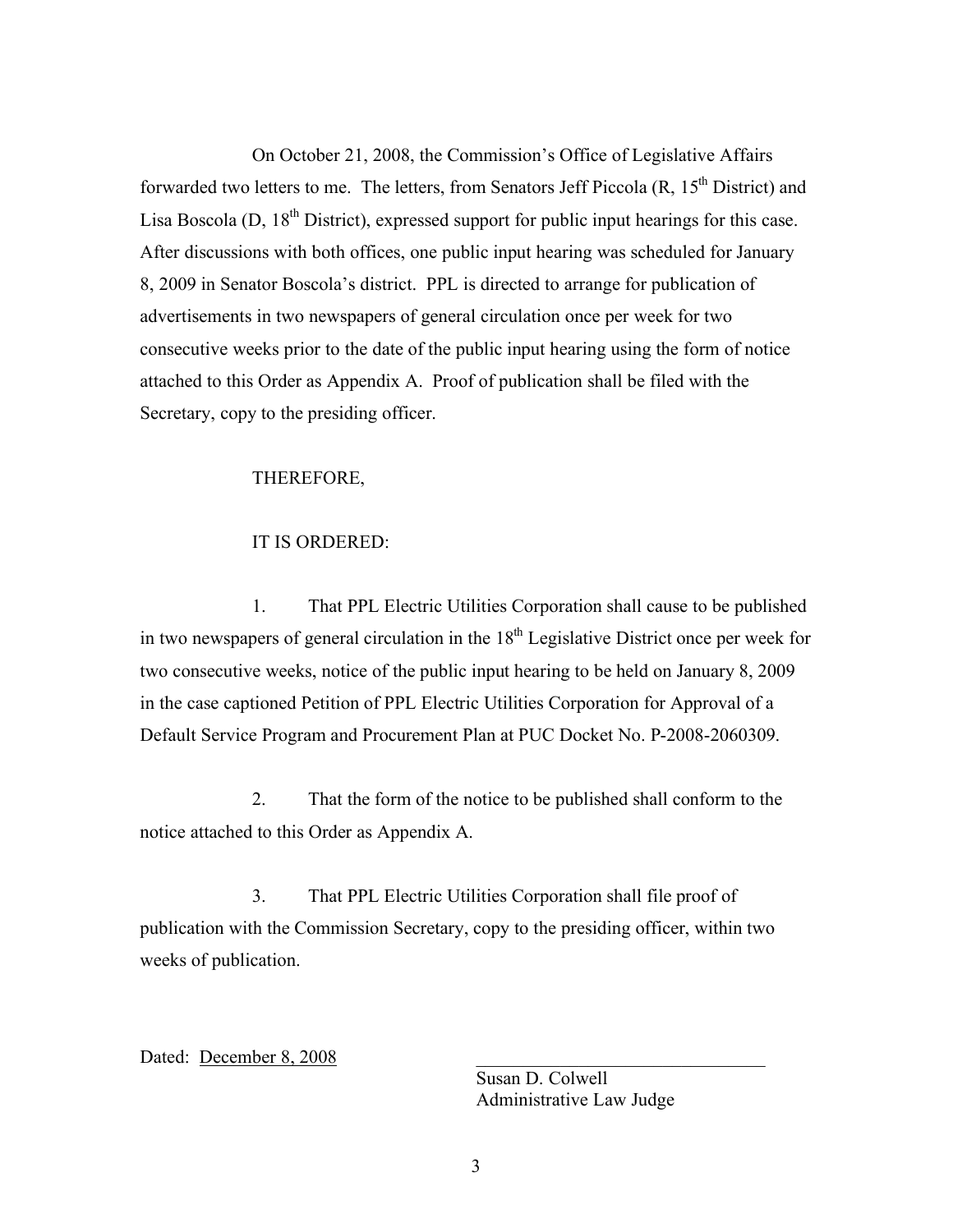# **Appendix A PUBLIC INPUT HEARING NOTICE**

PPL Electric Utilities Corporation ("PPL Electric") has filed with the Pennsylvania Public Utility Commission a Petition for Approval of a Default Service Program and Procurement Plan for the Period January 1, 2011 through May 31, 2013 ("Petition"). The Petition seeks Commission approval of PPL Electric's proposal to purchase electric generation supply in order to provide customers who do not choose a competitive supplier with "provider of last resort" generation electric service during the above-noted period. PPL Electric proposes to acquire this supply through the use of a set number of long-term and short-term contracts and spot market purchases. A copy of this filing is available for review by members of the public at the Company's offices in Allentown at Two North Ninth Street on weekdays between 8:00 a.m. and 4:30 p.m.

This is to inform you that Public Input Hearing on the Petition will be held as follows:

| Date:      | <b>January 8, 2009</b>                                                                                                             |
|------------|------------------------------------------------------------------------------------------------------------------------------------|
| Time:      | $3:00 \text{ pm}$ .                                                                                                                |
| Location:  | Northampton Community College<br>Main Campus College Center, West Plaza<br>Room 262-262-263<br>Bethlehem PA 18020                  |
| Presiding: | Administrative Law Judge Susan D. Colwell<br>P.O. Box 3265<br>Harrisburg PA 17105-3265<br>Phone: 717-783-5452<br>Fax: 717-787-0481 |

If you are a person with a disability, and you wish to attend the Public Input Hearing(s), we may be able to make arrangements for your special needs. Please call the scheduling office at the Public Utility Commission at least two (2) business days prior to your hearing:

- Scheduling Office: 717-787-1399
- AT&T Relay Service number for persons who are deaf or hearingimpaired: 1-800-654-5988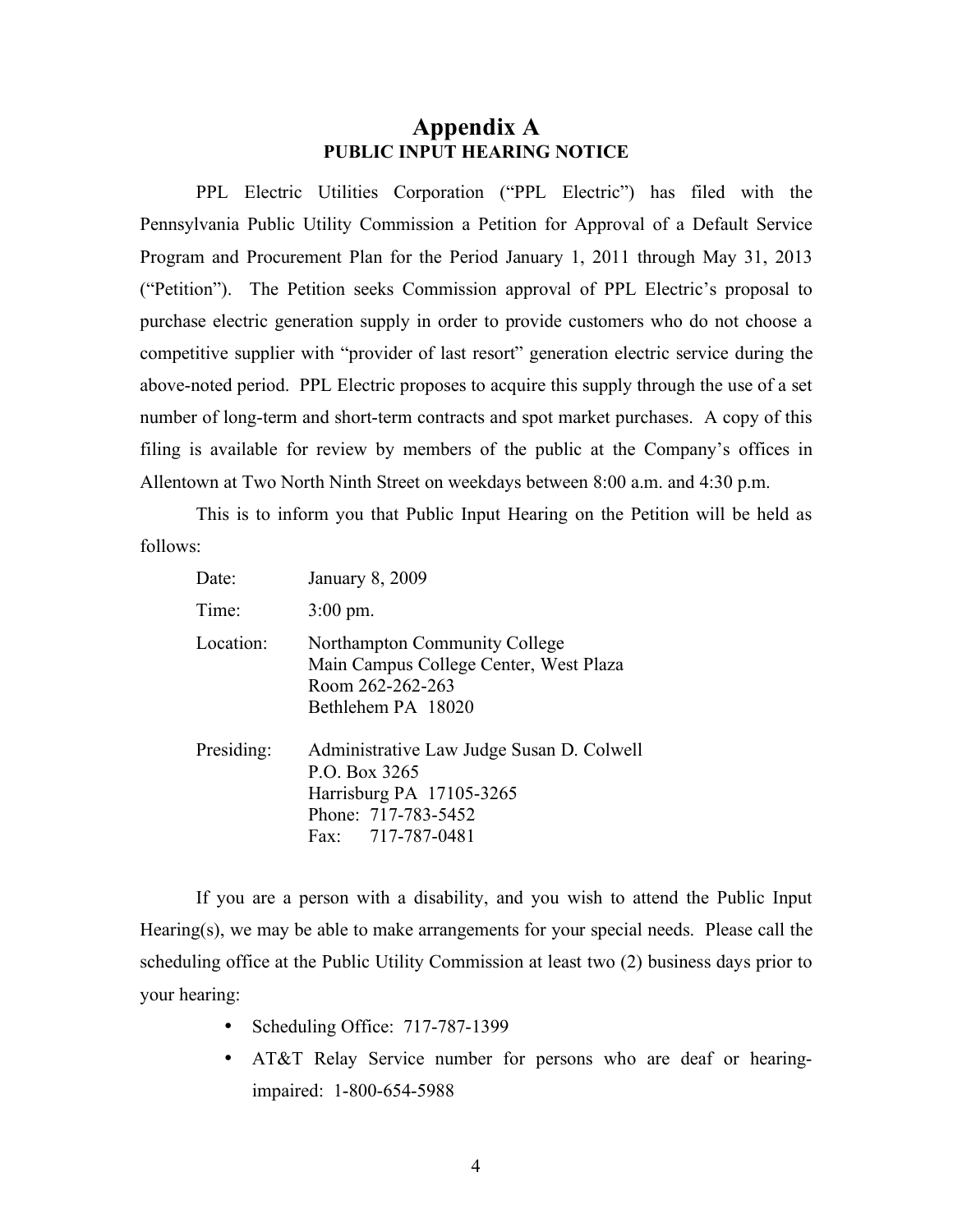# **SERVICE LIST – DECEMBER 19, 2008**

Michael W. Hassell, Esq. Erin L. Gannon, Esq. Post & Schell, P.C. James A. Mullins, Esq. 17 North Second Street,  $12<sup>th</sup>$  Floor Jessica L. Horner Harrisburg PA 17101-1601 Office of Consumer Advocate (717) 731-1970 555 Walnut Street mhassell@postschell.com  $5<sup>th</sup>$  Floor, Forum Place

Allison C. Kaster, Esq. (717) 783-5048 Pa. Public Utility Commission EGannon@paoca.org P.O. Box 3265 JMullins@paoca.org Harrisburg PA 17105-3265 jhorner@paoca.org (717) 783-7998 akaster@state.pa.us

Steven C. Gray, Esq. Office of Small Business Advocate Suite 1102, Commerce Building 300 North Second Street Harrisburg PA 17101 (717) 783-2525 sgray@state.pa.us

Christopher A. Lewis, Esq. Carl R. Shultz, Esq. Blank Rome, LLP WolfBlock, LLP Philadelphia PA 19103 Harrisburg PA 17101 (215) 569-5793 (717) 237-7160 Counsel for Constellation counsel for Direct Energy Lewis@blankrome.com and RESA

Eric Joseph Epstein Pamela C. Polacek, Esq. Harrisburg PA 17112 P.O. Box 1166 (717) 541-1101 100 Pine Street

Harrisburg PA 17101-1923

One Logan Square 213 Market Street, 9<sup>th</sup> Floor dclearfield@wolfblock.com cshultz@wolfblock.com

4100 Hillsdale Road **McNees Wallace & Nurick LLC** ericepstein@comcast.net Harrisburg PA 17108-1166 (717) 237-5459 Counsel for PPLICA ppolacek@mwn.com SKEDDIE@MWN.COM